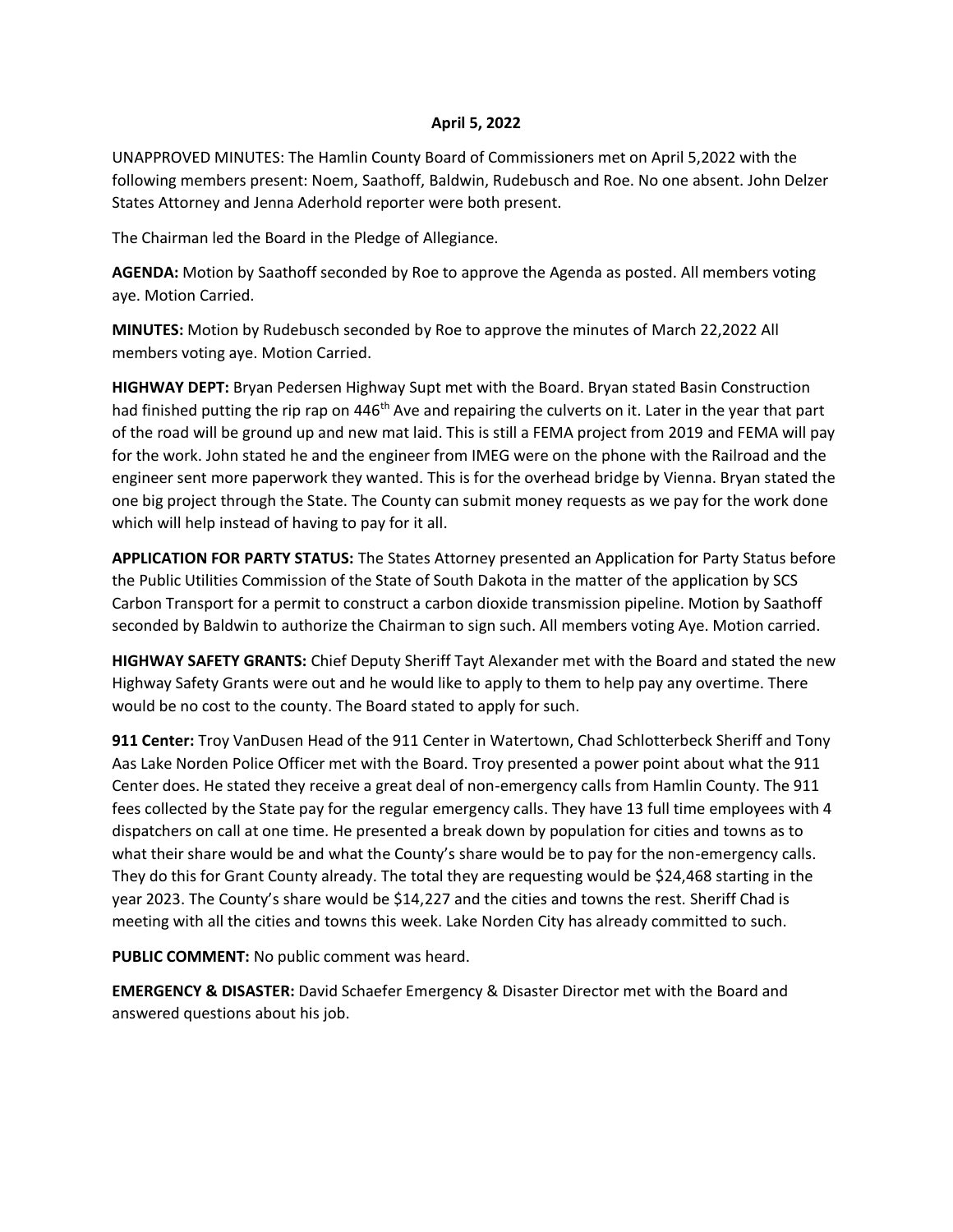**WEED DEPT:** Cody Michalski Weed Supervisor met with the Board. He presented the contract with the SD Department of Transportation for him to spray state highway ditches at the cost to the State of 24,933.00 Motion by Rudebusch seconded by Roe to authorize the Chairman to sign the contract and for Cody to submit such to the State for their approval. All members voting Aye. Motion Carried.

**EXECUTIVE SESSION:** Motion by Rudebusch seconded by Baldwin to go into executive session at 11:35 for personnel issues SDCL 1-25-2 (1) All members voting Aye. Motion Carried. The Chairman declared them out at 12:50

**DIRECTOR OF EQUALIZATION:** Chris Schafer Director of Equalization met with the Board according to SDCL 10-3-14 which requires the Director to meet with the Board on the first Tuesday in April for review.

**EASTER CLOSING:** The State had given Friday April 15 and Monday April 18 off for all State employees. The Board stated they would follow the State and also give April 15 and April 18 off for county employees.

**OFF SALE LIQUOR LICENSE:** A law went into effect July 1,2021 so that a business in the country that is at least three miles from any town could apply for an off sale liquor license. The law states the Commissioners would set the price for such. Motion by Rudebusch seconded by Baldwin to set the price of such at 1200.00 per year which is the same price as other on sale liquor licenses in the county. All members voting Aye. Motion carried.

**MAY MEETING DATES:** The Board set May 10 and May 24 as their meeting dates in May due to a conflict with a state meeting.

**QUIT CLAIM DEED:** Motion by Saathoff seconded by Roe to authorize the Chairman to sign the Quit Claim Deed for surplus county land for Lots 5 and 6 in Block Twenty Two of Milwaukee Land Companys Fourth Addition to the City of Bryant to be given to Bryant City. All members voting Aye. Motion Carried.

**FUEL QUOTES:** March 28 in Hazel #2 Diesel Hamlin Co Farmers Coop 4.34 Farmers Union 4.31 March 29 in Lake Norden #2 Diesel Hamlin Co Farmers Coop 4.34 Farmers Union 4.31 April 5 in Hayti #2 Diesel Hamlin Co Farmers Coop 4.10 Farmers Union 4.13 All quotes do not contain certain taxes.

## **CLAIMS PAID:**

COMMISSIONERS: Jay Baldwin mileage 10.92 Dakotan publishing 831.94 Hamlin County Publishing 838.44 Leland Roe mileage 46.20 Douglas Noem Mileage 50.40 Randall Rudebusch mileage 52.08 Larry Saathoff mileage 50.40 Total gross salaries for complete dept 5400.00 benefits 1198.14 Total Commissioners expense 8478.52

COURT: Dakota Data Shred rental 8.00

AUDITOR: ITC phone 50.60 Office Peeps repairs 157.00 PMB state access 21.68 Total gross salaries for complete dept 5023.64 benefits 384.30 Total Auditors expense 5637.22

TREASURER: Connecting Point supp 10.00 Dakota Data Shred rental 8.00 ITC phone 98.00 Office Peeps supp 20.05 PMB state access 21.66 Total gross salaries for complete dept 11,211.01 benefits 2799.49 Total Treasurers expense 14,168.20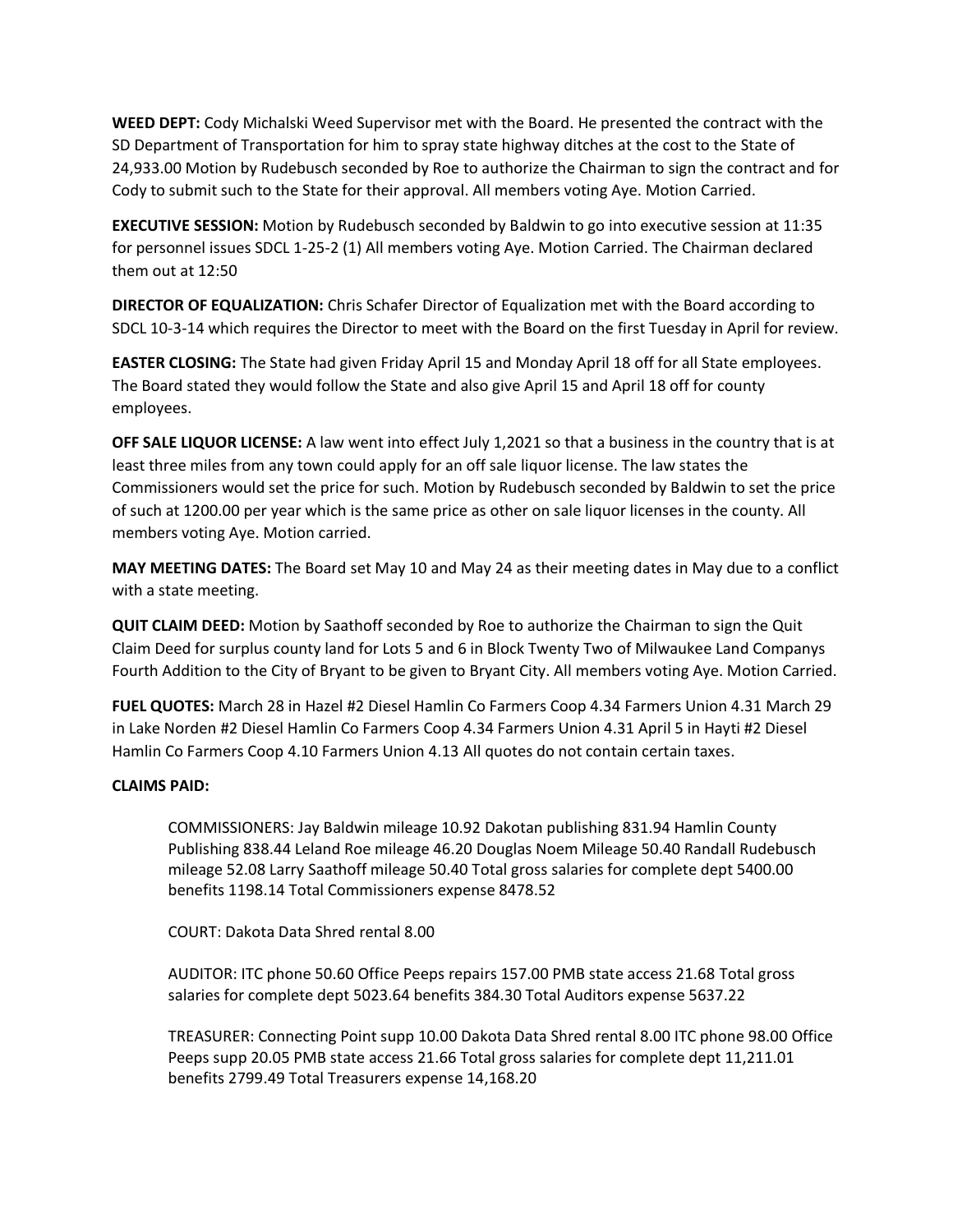POSTAGE COPIES: Quadient quarterly postage meter rental 170.60 Postage 2121.00

STATES ATTORNEY: Delzer Law Secretary 750.00 ITC phone 85.57 Total gross salaries for complete dept 5569.00 benefits 1614.71 Total States Attorney expense 8019.28

COURT APPOINTED ATTORNEY: Bratland Law 2782.80 Lisa Carrico 276.30 Roger Ellyson 2200.19

COURTHOUSE MAINT: Brians Glass repairs 265.97 Bass Sanitation quarterly garbage serv 197.50 Culligan Water 115.25 Dust Tex floor mats 87.69 Efraimson Electric repairs 19,876.58 Hayti Town water & sewer 47.50 ITC Internet 43.09 Menards supp 254.71 Capital One-Wal Mart supp 37.17 Northwestern Energy Heat 1408.36 Total gross salaries for complete dept 3246.00 benefits 1426.59 Total Courthouse Maint expense 27,006.41

DIRECTOR OF EQUALIZATION: Hamlin Co Coop Gas 34.83 ITC phone 98.00 McLeods Printing supp 326.24 Office Peeps Supp 811.98 Total gross salaries for complete dept 10,897.68 benefits 3315.24 Total Director of Equalization expense 15,483.97

REGISTER OF DEEDS: ITC phone 55.85 Microfilm Imaging rental 345.00 PMB state access 21.66 Total gross salaries for complete dept 6282.96 benefits 857.63 Total Register of Deeds expense 7563.10

VETERANS SERVICE: Office Peeps supp 85.89 Total gross salaries for complete dept 950.00 benefits 129.70 Total Veterans Service expense 1165.59

ANIMAL BOUNTY: Cleveland Township gopher bounty 234.00

SHERIFF: Creative Product supp 126.51 Farmers Union Gas 190.80 Hamlin Co Farmers Coop repairs 120.75 gas 568.39 ITC phone 252.44 Language Line Phone 25.05 Menards supp 78.35 SD Police Chiefs Assoc registration 85.00 Roger Koisti ammunition 310.00 SD DOT gas 777.86 Tessco Tech supp 403.46 W.W. Tire repairs 125.55 Total gross salaries for complete dept 27,306.33 benefits 7883.93 Total Sheriffs expense 38,254.42

JAIL: Codington County Jail 2535.00 Prairie Lakes blood tests 255.00

CORONER: Chad Saathoff mileage 25.20 fee 159.00 benefits 12.17

911 GENERAL: Hamlin Co Coop supp 25.00 gas 40.01 ITC trunking charge 374.33

NURSE: Donna Eide travel 14.00 Total gross salaries for complete dept 1302.00 benefits 838.64

LIEAP: Interlakes Community 2 months worker 679.50 ITC phone 53.05

MENTAL HEALTH CENTER: Human Service Agency quarterly payment 1312.50

EXTENSION: ITC phone 99.50 Jodi Loehrer mileage 24.36 Total gross salaries for complete dept 3252.00 benefits 1931.86 Total Extension expense 5307.72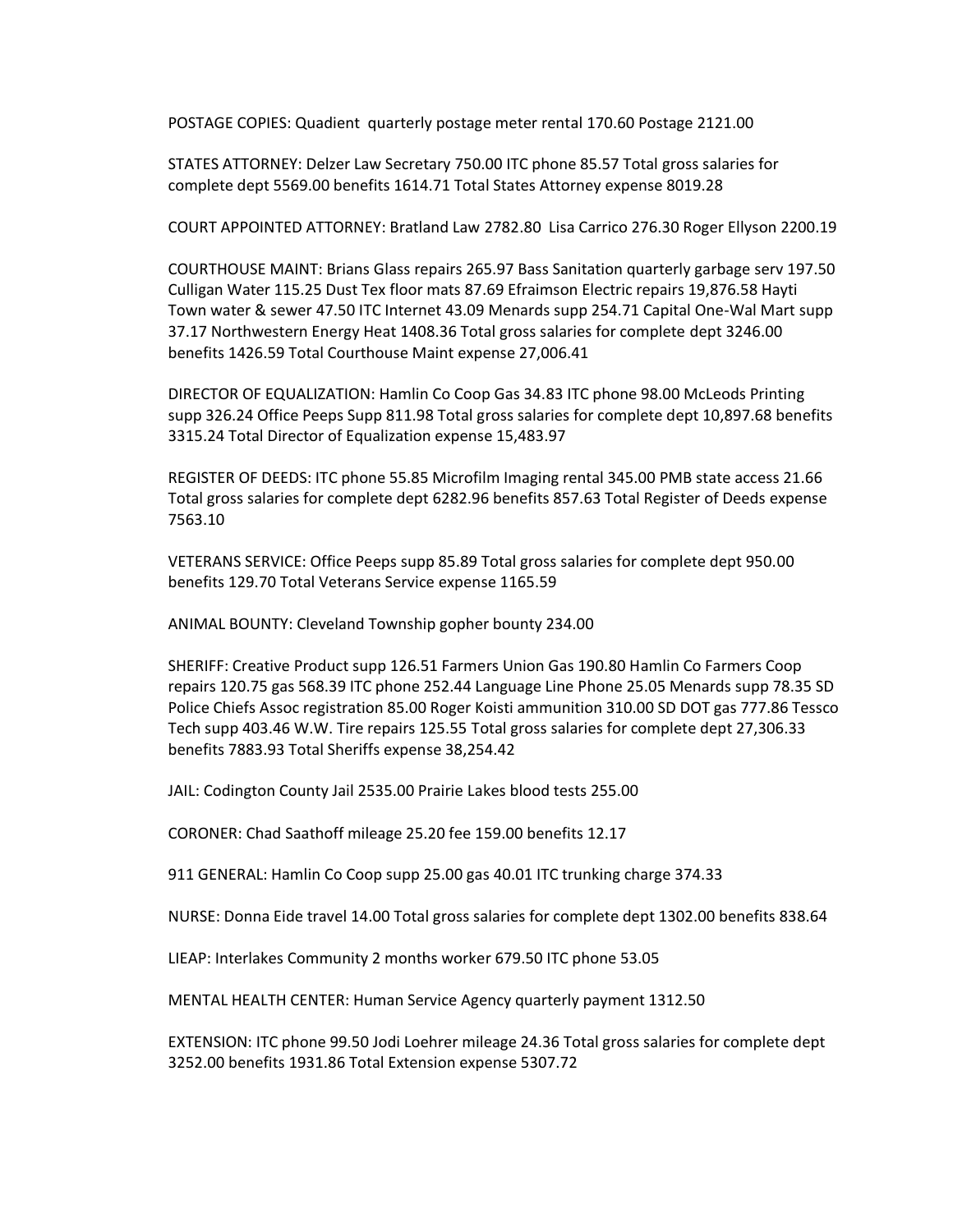WEED: Connecting Point supp 16.00 Dakotan publishing 65.05 Roger Greenfield mileage 14.28 Hamlin County Publishing 94.28 ITC phone 94.50 J&L Welding repairs 1429.37 Jutting Grocery annual meeting 38.98 Nutrien weed chemical 8649.30 Office Peeps equipment 210.00 Runnings supp 188.22 Gene Sauder mileage 14.28 Total gross salaries for complete dept 3667.00 benefits 1144.79 Total Weed expense 15,626.05

ZONING: Dakotan publishing 142.49 Robbie Fedt mileage 10.92 Hamlin County Publishing 35.40 Martin Prouty mileage 9.24 Richard Wiarda mileage 7.56 Stuart Schubloom mileage 9.24 Scott Popham mileage 6.72 Total gross per diem 1625.00 benefits 207.38 Total zoning expense 2053.95

ROAD: Auto Value supp 69.36 parts 187.59 Avera drug testing 63.00 Basin Construction repairs FEMA 186,022.08 Bryan Pedersen travel 409.96 Bryant City Util 21.51 Butler repairs 21,837.80 Bass Sanitation quarterly garbage serv 197.50 Estelline Community Oil fuel 2174.08 Estelline City Util 31.98 Farmers Union fuel 1814.40 Hamlin Co Farmers Coop supp 15.38 Fuel 2057.46 parts 15.00 LP 1940.00 Hamlin Building Center supp 171.87 Hayti Town Util 47.50 ITC phone 142.32 KDM repairs 2248.00 Office Peeps supp 13.81 Ottertail Power Util 46.66 Runnings supp 41.95 SD DOT Prof Services 2521.86 State Treasurer excise tax 1.75 Capital One-Wal Mart supp 50.03 AT&T cell phone 71.94 Ronald Moore travel 14.00 Rodney Anderson travel 14.00 Jeff Shepherd travel 14.00 Alan Gallisath travel 14.00 Stanley Singrey travel 14.00 Daniel Platz travel 14.00 Jay Kasdorf travel 14.00 Eric Solsaa travel 14.00 Bryan Pedersen travel 14.00 total gross salaries for complete dept 35,655.85 benefits 10,982.88 Total Road expense 279,836.40

AG BUILDING: Hamlin Building Center supp 148.23 Hayti Town water & sewer 47.50 ITC phone 84.25 Northwestern Energy Heat 84.25 Total Ag building expense 584.82

EMERGENCY & DISASTER: Hamlin Co Farmers Coop gas 693.71 ITC phone 155.05 Two Way Supp 475.92 AT&T cell phone 51.26 Total gross salaries for complete dept 4200.00 benefits 573.28 Total Emergency & Disaster expense 6149.22

DOMESTIC ABUSE: Womens Resource Center marriage license fees and divorce fees 330.00

M&P FUND: Microfilm Imaging Register of Deeds rental 317.00 Office Peeps supp 403.36

LEPC FUNDS: Hamlin County Publishing 23.36

RURAL ASSESS FUND: AT & T cell phone 23.24

WIC: Total gross salaries for complete dept 1850.00 benefits 241.29

COUNTY 24/7: Total gross salaries for complete dept 661.20 benefits 88.51

BOOKMOBILE : Total gross salaries for complete dept 4420.16 benefits 491.63